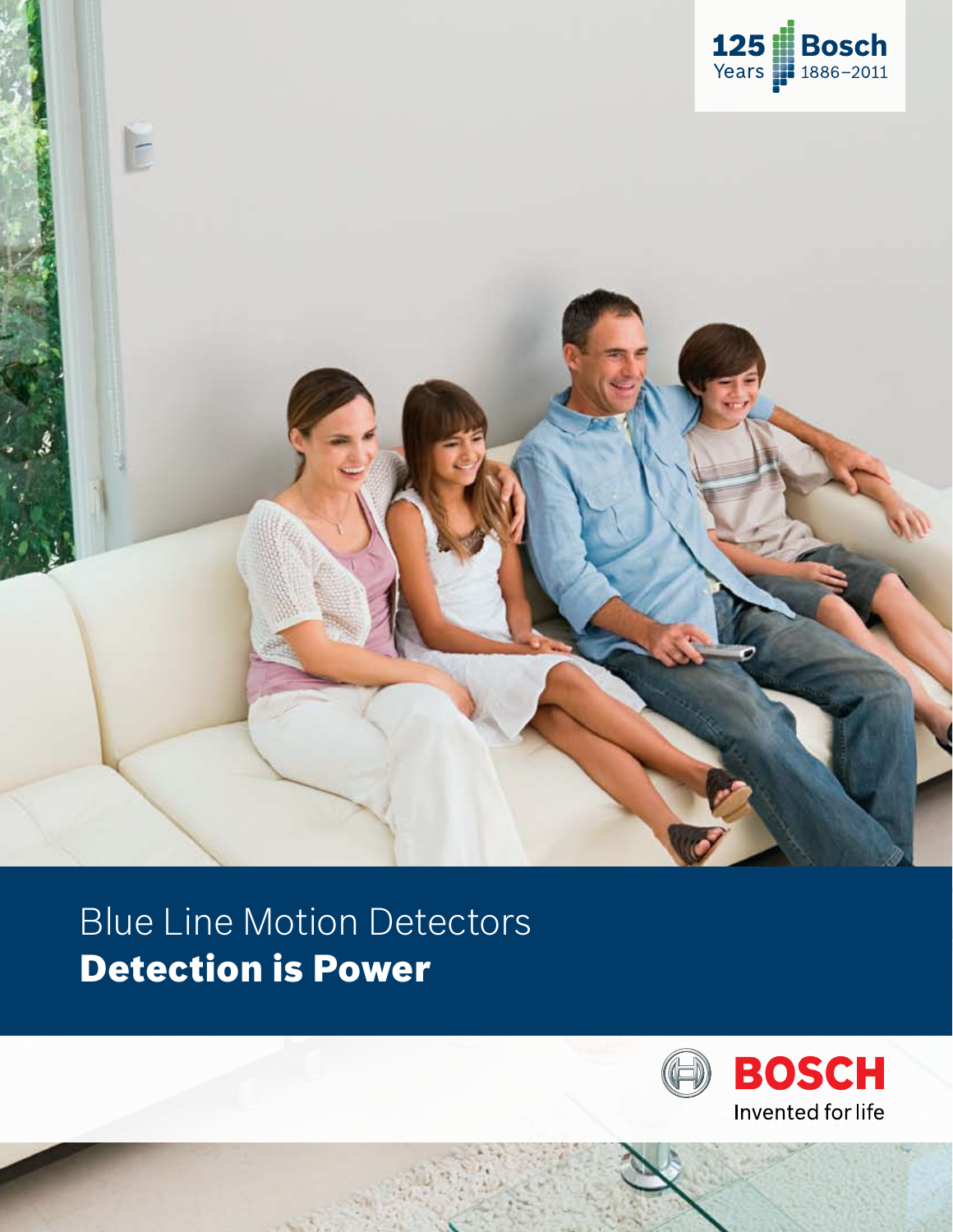

# Security you can rely on Blue Line Gen 2 Motion Detectors

Whether you're securing a home, retail store or other commercial business, you need dependability from your systems. With decades of experience and an unwavering dedication to high-quality and highperforming products, Bosch detectors are the best in any class. Millions of residential and commercial users rely on Bosch for superior intrusion detection.

Blue Line Gen 2 Motion Detectors build upon this reputation with a series that delivers easy installation, excellent catch performance and false alarm immunity.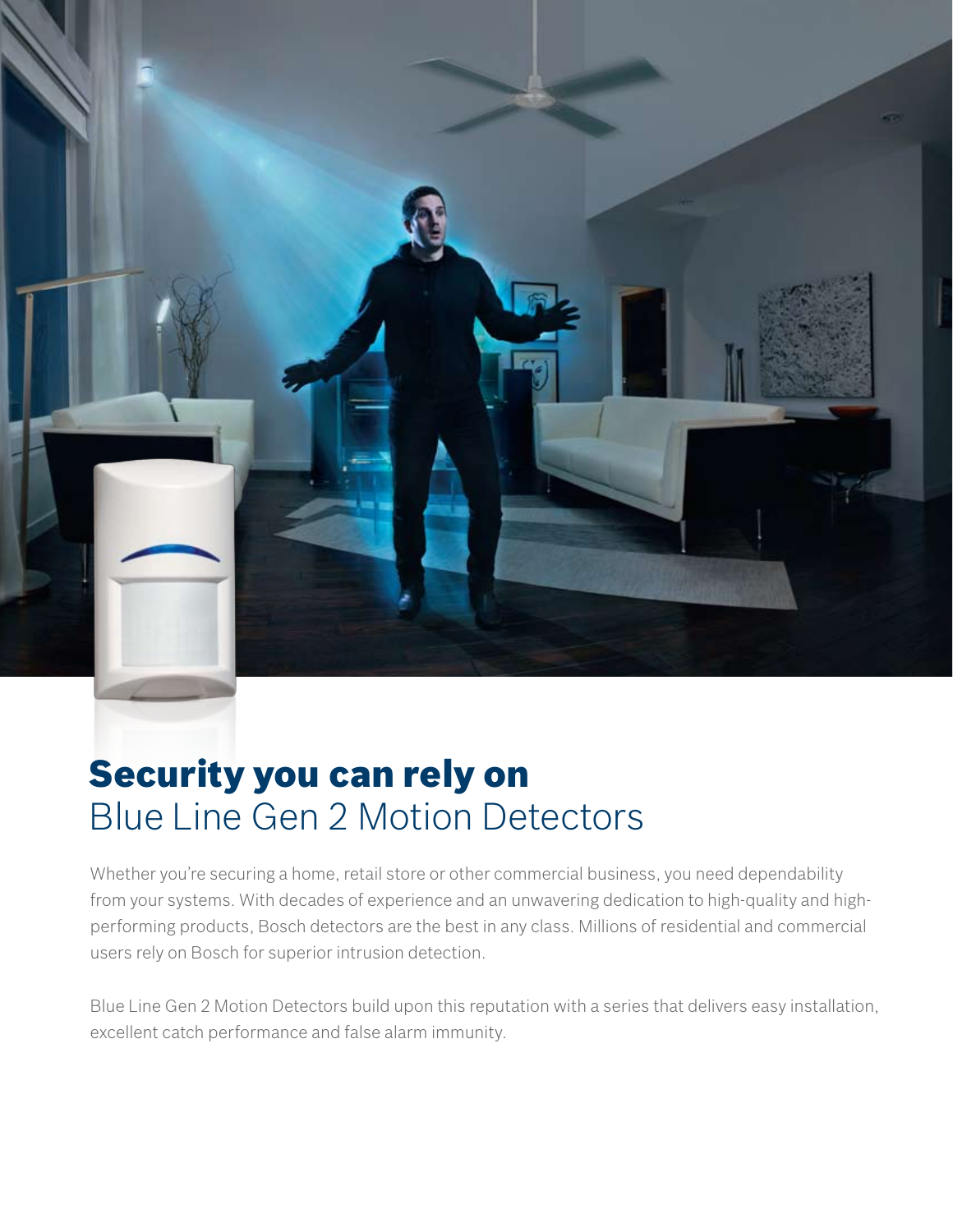

### Easy installation Minimize time on the ladder

Get the job done faster with a self-locking, two piece enclosure, integrated biaxial bubble level, and removable terminal strip that reduce mounting time to mere seconds. The commercial grade terminal strip is designed to prevent incorrect wiring and eliminate future service calls. The optics and electronics are

assembled into the front enclosure and sealed with a protective cover to prevent damage during installation. The flexible mounting height allows you to position the detectors at 2.3 to 2.7 meters (seven to nine feet) without adjustment and provides no-gap coverage up to 12 meters (40 feet) away.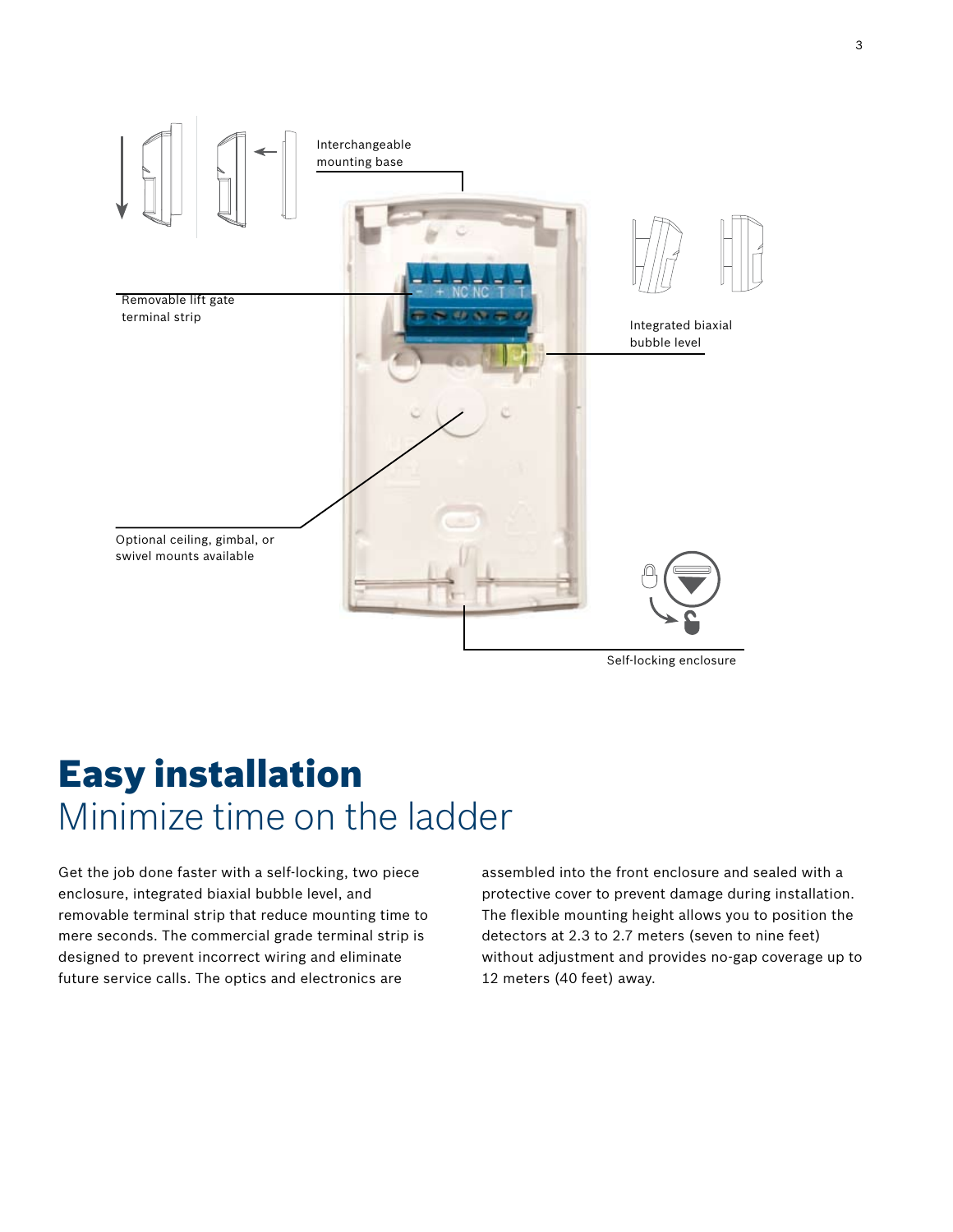# Excellent catch performance Wall to wall coverage

Blue Line Gen 2 Motion Detectors deliver a broad 12x12 meter (40x40 feet) wall-to-wall coverage area and offer advanced First Step Processing that intelligently analyzes motion for an almost instant response to human targets without false alarms.

The detectors automatically adjust to their environment by compensating for temperature fluctuations, so you're guaranteed optimal performance regardless of changes in room conditions.

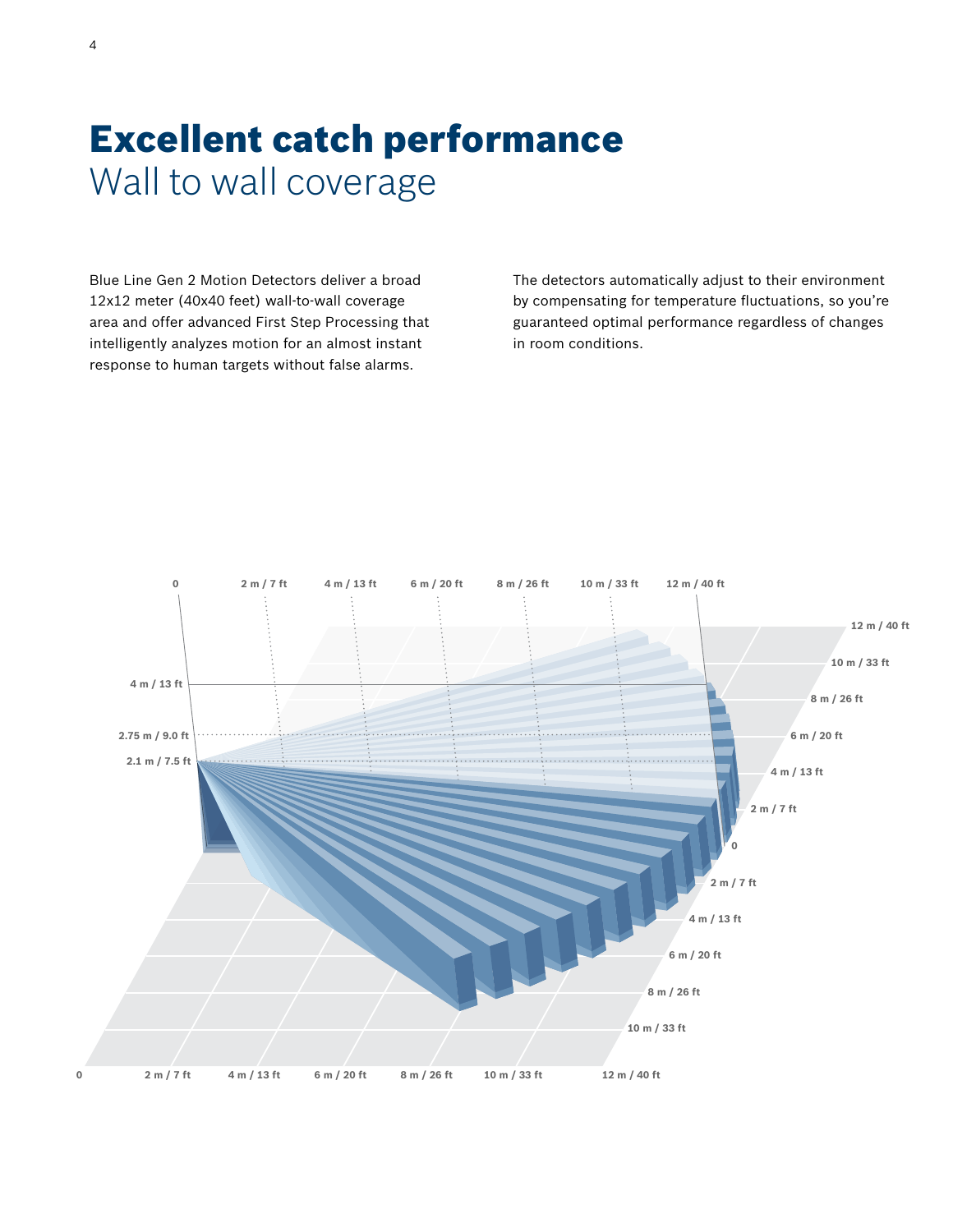# No more false alarms Improved performance and reliability

Blue Line Gen 2 Motion Detectors feature Microwave Noise Adaptive Processing to easily differentiate humans from false alarm sources, such as a ceiling fan or hanging sign. For increased reliability, dual sensors process the PIR and microwave signals independently and must agree there is an alarm before the relay activates. The sealed optical chamber also prevents drafts and insects from affecting the detector, and our pet-friendly models rule out motion from family pets or guard dogs, so you only handle valid alarms.

#### **Selectable Pet Immunity**

Only Bosch's exclusive technology allows the installer to turn pet immunity on or off to suit the application requirements. When activated, pet-friendly models minimize nuisance alarms from cats, guard dogs or other small animals. Use the same model for multiple applications to reduce your inventory – just select Pet or No Pet!



Enable/disable alarm LED



Adjustable *Microwave Noise Adaptative Processing*



Pet-friendly selectivity (-WP models only)





**Pet Friendly Models** PIR and TriTech detectors are available in standard and pet-friendly models.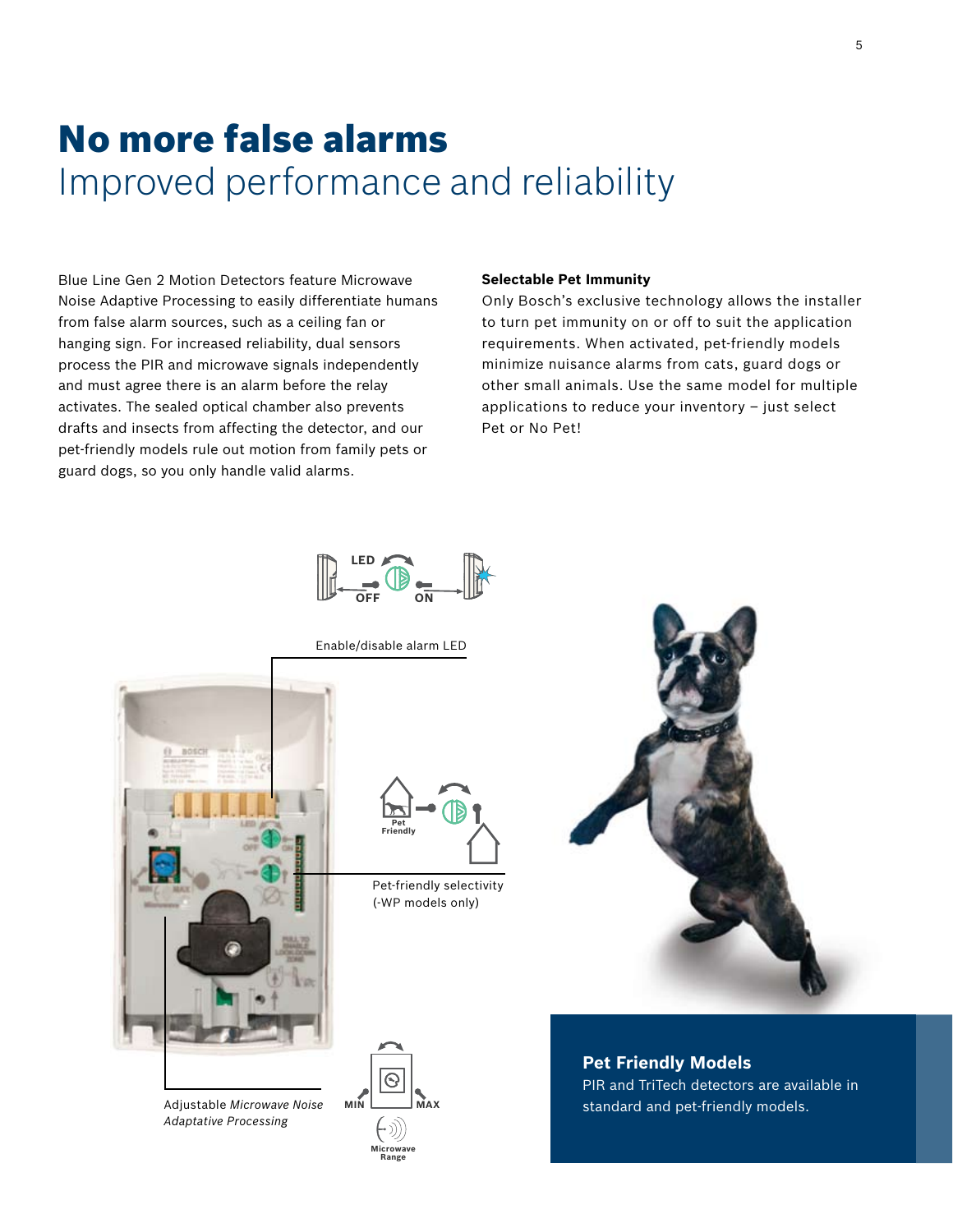### Power in numbers Blue Line Gen 2 Motion Detector Line

Intelligent intrusion detection is a delicate balance between responding to real security breaches and ignoring costly false alarm triggers. Bosch offers a choice of detector models that set the standard for reliability and rapid detection. Our intrusion detectors suit the requirements of virtually any application – from easy to difficult environments – and stand up to multiple challenges, including strong drafts, moving objects, and the presence of pets.



### **Standard PIR Detector** ISC-BPR2

This passive infrared (PIR) detector is the perfect balance of performance and economy. It uses a high-density Fresnel lens for sharply-focused images that ensure a superior response to intruders.

#### **Quad PIR Detector** ISC-BPQ2-W1

Get two PIR detectors in one unit. Both PIRs must detect an intruder to signal an alarm. If you have a challenging application and need to eliminate false alarms, using a quad will give you the reliability you need.

### **TriTech PIR/Microwave Detector** ISC-BDL2

This model combines standard PIR technology with microwave detection technology and adaptive signal processing. It provides the best analysis of disturbances and adjusts to the background for ultimate false alarm immunity.

| <b>Comparing the Blue Line</b>        |                                        |                                    |                                                 |
|---------------------------------------|----------------------------------------|------------------------------------|-------------------------------------------------|
|                                       | <b>Standard PIR</b><br><b>Detector</b> | <b>Quad PIR</b><br><b>Detector</b> | <b>TriTech PIR/Microwave</b><br><b>Detector</b> |
| <b>First Step Processing</b>          |                                        |                                    |                                                 |
| Selectable Pet Immunity               | Available on - WP models               |                                    | Available on - WP models                        |
| Microwave Noise Adaptative Processing |                                        |                                    |                                                 |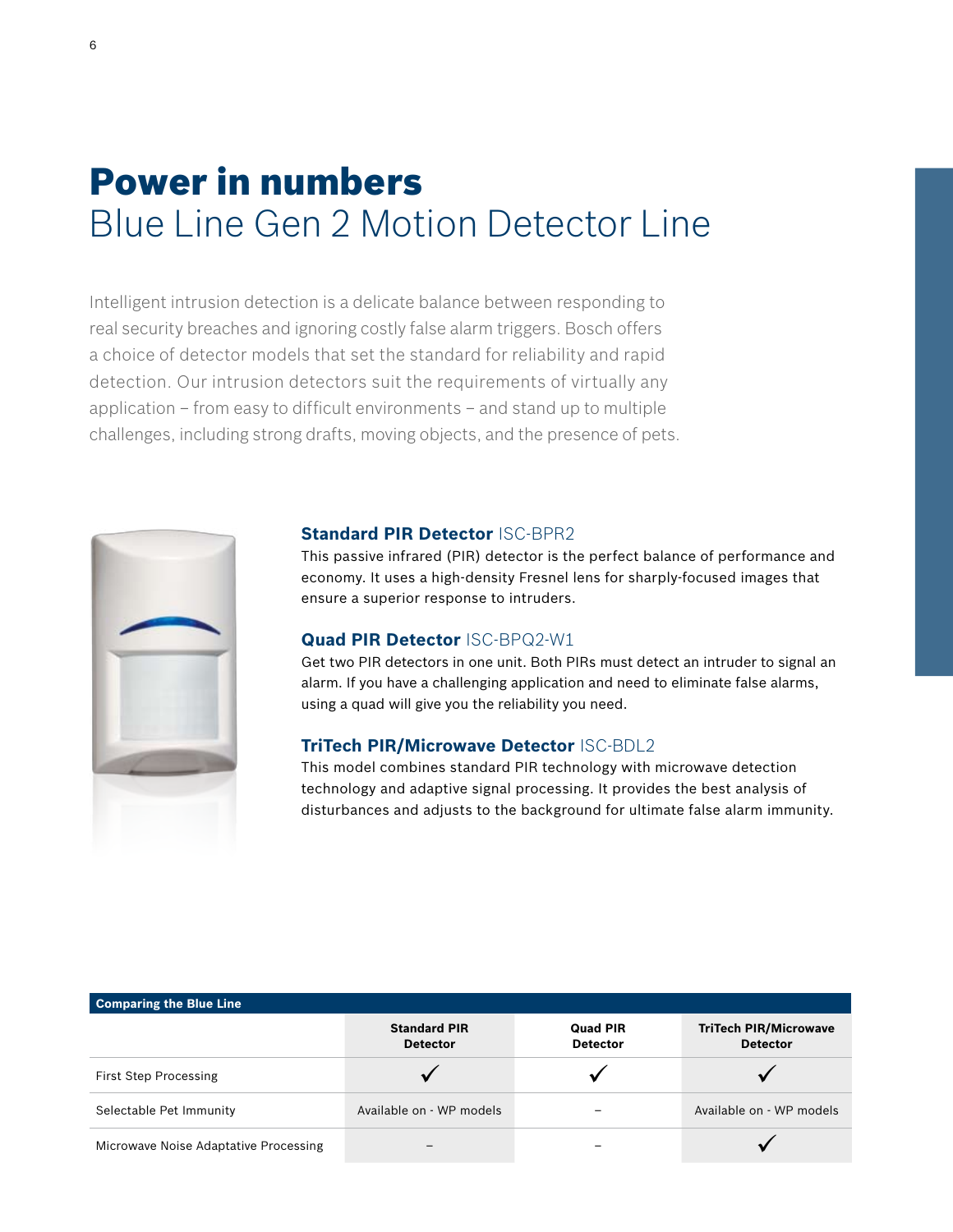

### **Discreet security** Reliable performance

Blue Line Gen 2 detectors are compact,neutral in color and they blend right into their environment.

Every Blue Line detector was designed with more than 40 years of intrusion detection experience. Put the power and performance of Blue Line Motion Detectors to work for you today!

Bosch detectors fulfill the requirements of standards all over the world. In the state-of-the-art Bosch laboratory we verify that our detectors pass the most stringent tests of each standard. Bosch also designs its own, even more demanding, tests to ensure the detectors are virtually immune to environmental disturbances. As a result, false alarm protection and catch performance exceed the requirements of any single country, ensuring that worldwide, with Bosch detectors, there is no hiding place for intruders.

As a result, Bosch is recognized throughout the security industry as a global leader in intrusion detection expertise. We've earned this reputation by consistently providing products that meet your needs with a focus on performance, reliability, durability and ease of installation.